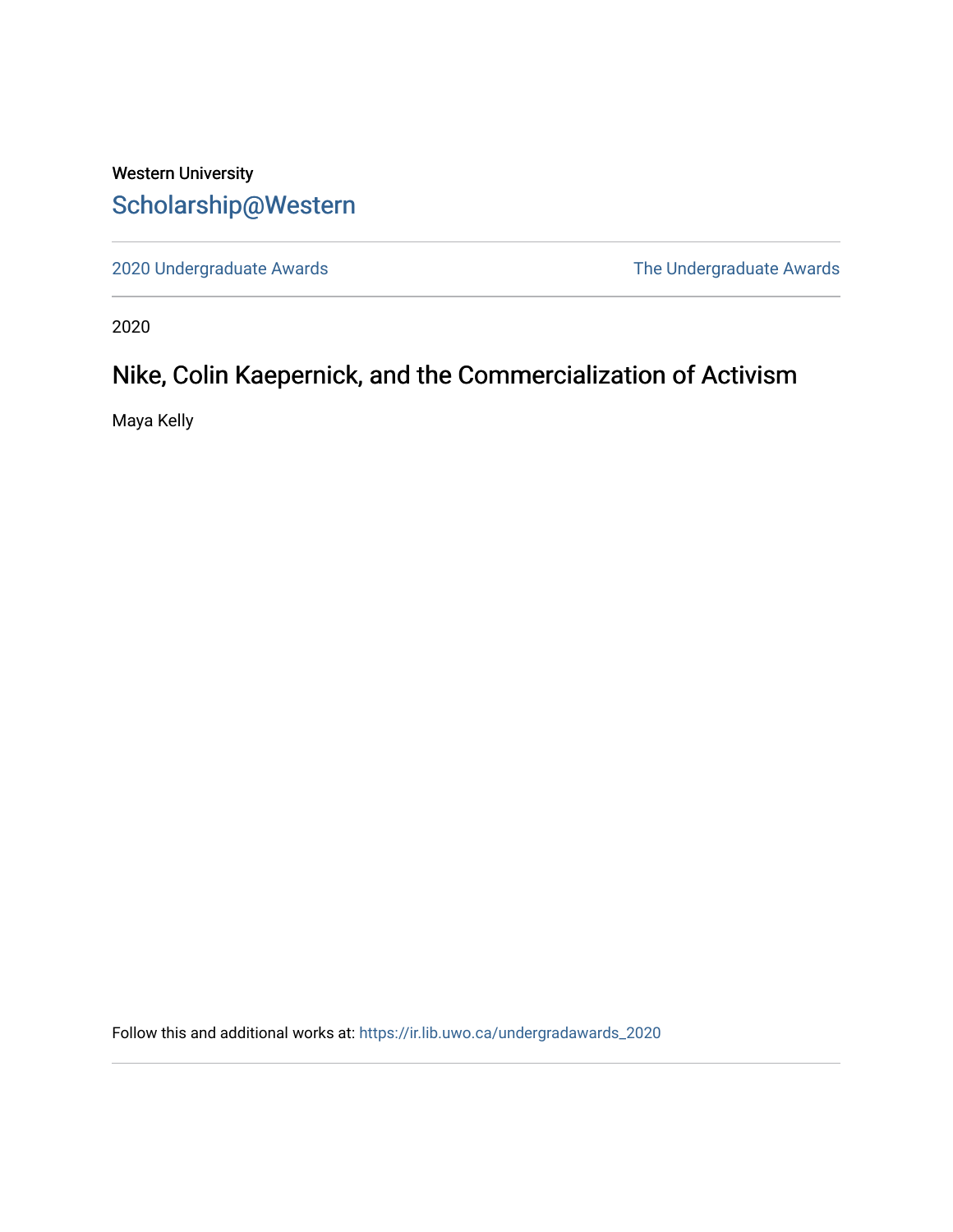*Nike, Colin Kaepernick, and the Commercialization of Activism*

Maya Kelly Western University December 3, 2018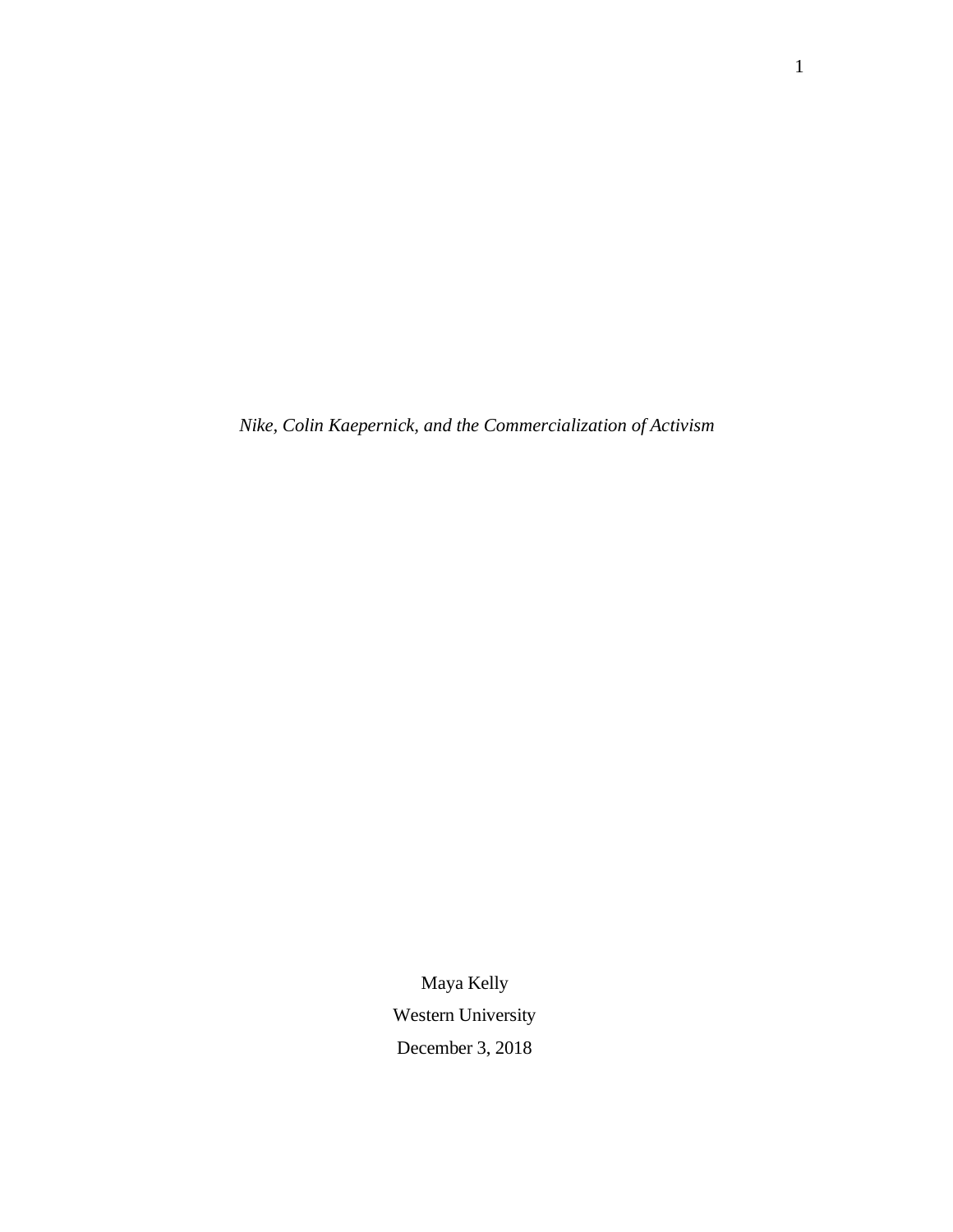### **ABSTRACT**

Nike's 2018 decision to affiliate with Colin Kaepernick and his activist message in protest of racial inequality, police brutality, and in support of the Black Lives Matter movement is complex. While there is a benefit to giving Kaepernick's message a renewed and global platform there are widespread implications when a corporation, like Nike, appropriates an activist message for commercial gain. Nike's campaign, by aligning with Kaepernick's cause, equates consumerism with social action and the betterment of society (Nickel, Eikenberry 2009: 974). By making Kaepernick the face of the brand, Nike reinforces the false ideology that people can buy redemption from simply being consumer, as they are not just buying Nike apparel but in doing so are actually fighting for human rights (Zizek 2010). This marketization of philanthropy creates false associations between the act of consumption and participation in activism. This is problematic, as equating meaningful activism with mindless consumption disappears the transformative potential of activism altogether (Nickel, Eikenberry 2009: 974).

This paper examines the commercialization of activism and marketized philanthropy, questioning whether Nike's campaign is true activism or just capitalism. The question is explored as to whether or not a neoliberal capitalist society can allow for real activism that challenges the system in a meaningful way. This paper assesses what is lost when an activist message is brought into the mainstream. Ultimately, this analysis of Nike's Kaepernick 'Just Do It' campaign shows that marketized philanthropy – "philanthropy that is compelled to submit to the 'laws' of the market" – serves to co-opt activist messages, thus disallowing meaningful activism to exist in a neoliberal society (Nickel, Eikenberry 2009: 975). This essay critically examines slactivism and Nike's hypocritical positioning as a champion for human rights in America while it simultaneously perpetuates social inequality through sweatshop labour in the Global South. At a moment in history when corporate support of the Black Lives Matter movement is at an all-time high, this essay reveals how marketized philanthropy leads to the stabilization of capitalism not systemic change.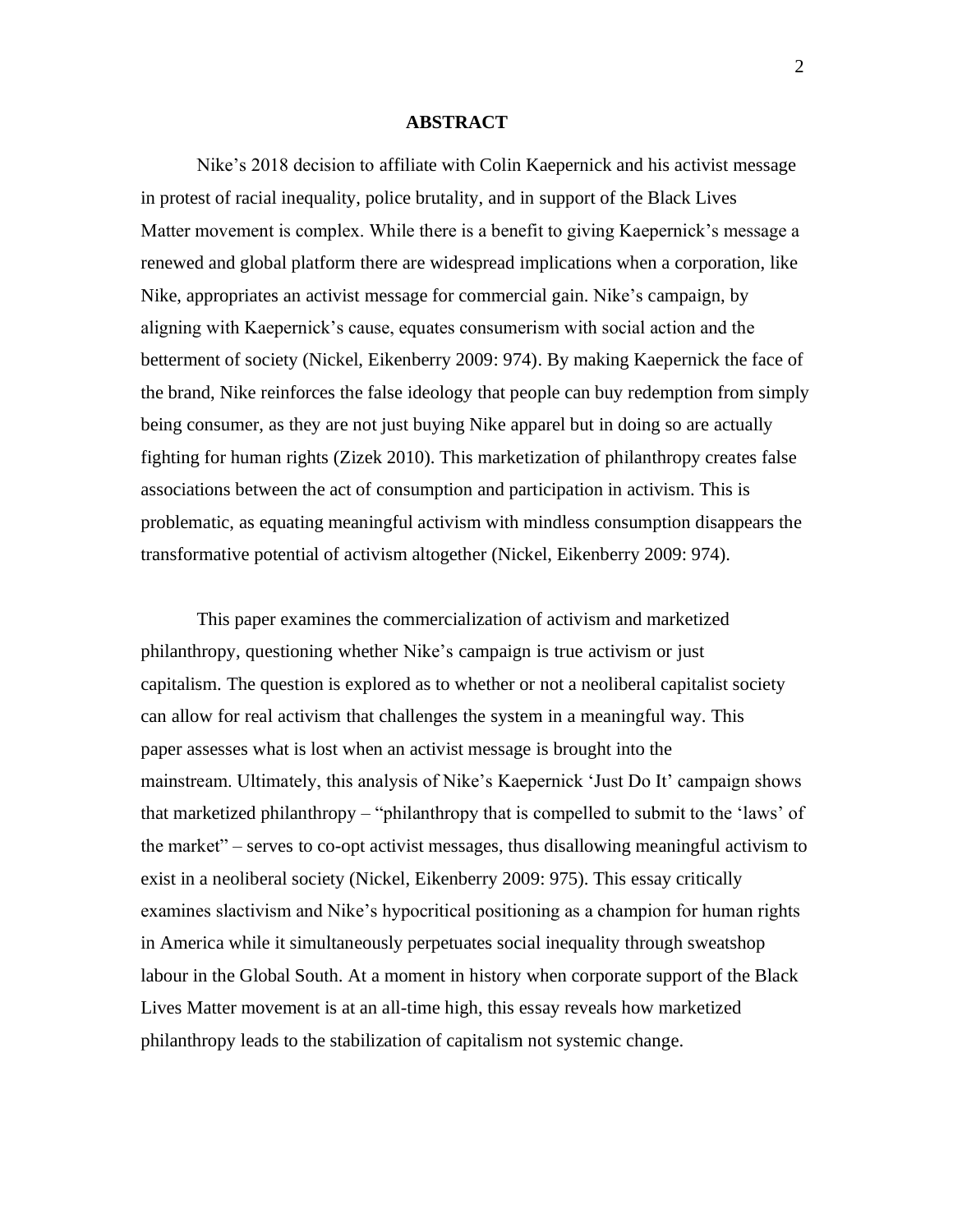#### *Nike, Colin Kaepernick, and the Commercialization of Activism*

In 2018, Nike sparked controversy with its bold choice to cast Colin Kaepernick as the ambassador for their 'Just Do It' campaign's 30th anniversary. Kaepernick, notorious for being the first National Football League (NFL) player to kneel during the national anthem in protest of racial inequality and police brutality in the United States, is the face of the campaign, accompanied by the slogan, "Believe in something. Even if it means sacrificing everything." The slogan is inarguably in reference to Kaepernick's inability to get re-signed by any NFL team since his activism began in 2016, for which he is suing the NFL for collusion that ended his career (Green 2018).

Nike's decision to affiliate with Kaepernick and his activist message in protest of racial inequality, police brutality, and in support of the Black Lives Matter movement, is a complex affiliation with a myriad of positive and negative outcomes that is worthy of analysis. While there is a benefit to giving Kaepernick's activist message a renewed and global platform there are widespread implications when a corporation, like Nike, appropriates an activist message for commercial gain.

This paper will examine the commercialization of activism and marketized philanthropy, questioning whether Nike's campaign is true activism or just capitalism. The question will be explored as to whether or not a neoliberal capitalist society can allow for real activism that challenges the system in a meaningful way. Further, this paper will assess what is lost when an activist message is brought into the mainstream. Through an analysis of Nike's Kaepernick 'Just Do It' campaign it will be shown that marketized philanthropy, that is "philanthropy that is compelled to submit to the 'laws' of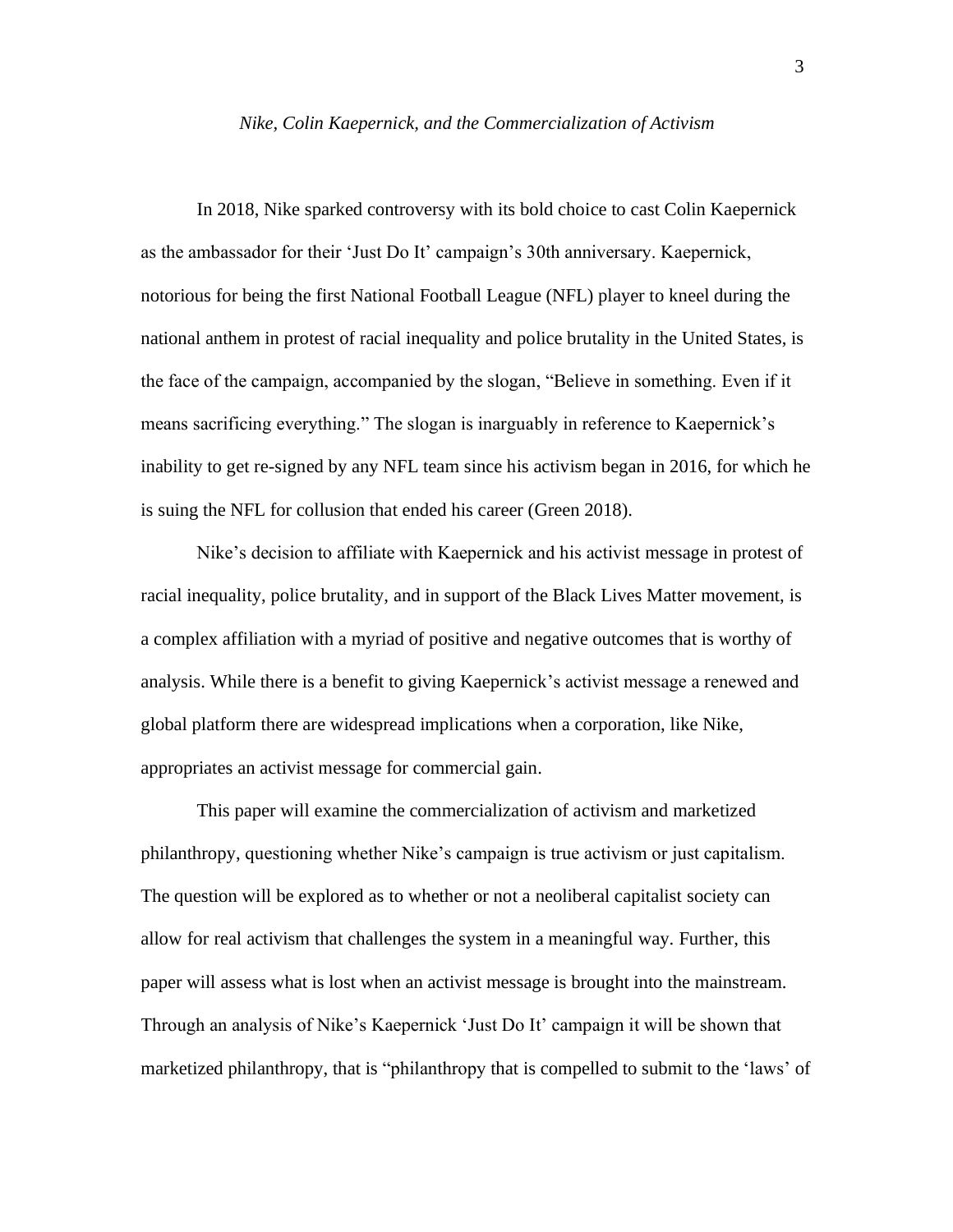the market," serves to co-opt activist messages, thus disallowing meaningful activism to exist in a neoliberal society.

Colin Kaepernick was drafted into the NFL in 2011 by the San Francisco 49ers and played five seasons for the team before becoming a free agent. In 2016, his last year with the 49ers, Kaepernick became nationally known when he chose to kneel on one knee rather than stand during the American national anthem at the beginning of each NFL football game. In an official NFL interview after the first time Kaepernick knelt, he explained, "I am not going to stand up to show pride in a flag for a country that oppresses black people and people of colour. To me, this is bigger than football and it would be selfish on my part to look the other way. There are bodies in the street and people getting paid leave and getting away with murder" (Wyche 2016). Kaepernick's activism inspired athletes from every team across the NFL to join the protest and kneel in solidarity with the Black Lives Matter cause.

President Trump was quick to publicly condemn the kneeling as unpatriotic and disrespectful of American troops (Kenny 2017). It ignited such fury in the volatile president that over the span of just 30 days 12% of Trump's 311 tweets were NFL and national anthem related (Belden 2017). Trump's tweets went as far as to call for the firing of players who chose to exercise their right to peaceful protest. "Stand proudly for your National Anthem or be suspended without pay," Trump tweeted (Samuels 2018). Trump, at the time, attempted to shift the public narrative and perception of the protest and continues to actively do so today.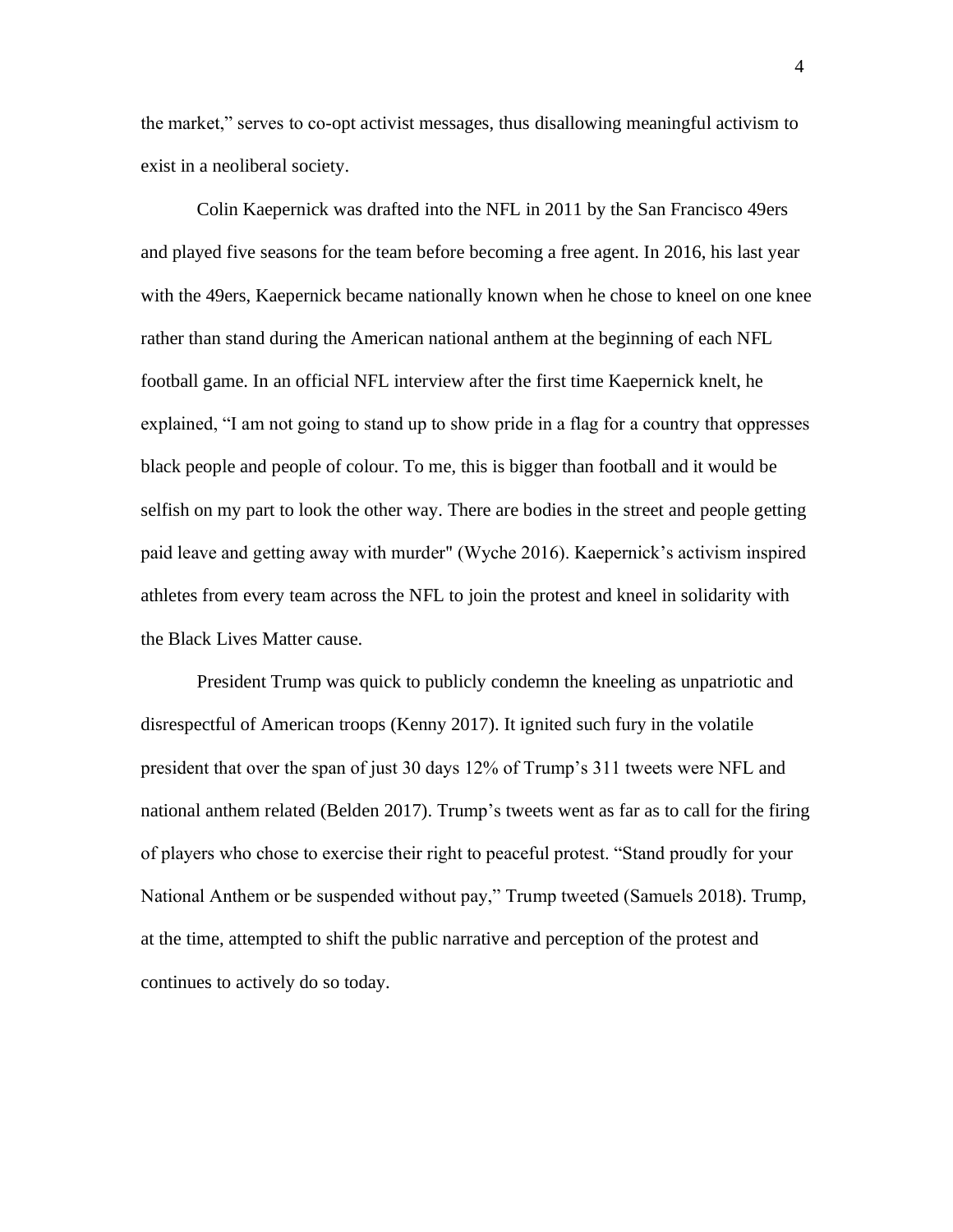When after the 2016 season Kaepernick did not get resigned by any NFL team, despite being a top-ranked quarterback, he sued the NFL accusing them of colluding to keep him out of the league as a result of his activism (Belson 2018).

While Kaepernick was denied an NFL contract due to his activism, arguably, he scored a Nike contract because of his activism. On Aug 27, 2018, Nike published a black and white photograph of the quarterback's face with the slogan, "Believe in something. Even if it means sacrificing everything." In tandem with the photo advertisement, Nike released a commercial featuring a host of celebrity athletes including Serena Williams, Lebron James, Odell Beckham Jr., and Shaquem Griffin, a rookie linebacker for the Seattle Seahawks who only has one hand. Interspersed with these sports celebrities are images of other inspiring non-famous athletes such as a woman boxing in a hijab, a legless child wrestling, and a 16-year-old refugee soccer star. Kaepernick himself delivers the final take-away message within the commercial, "Don't ask if your dreams are crazy. Ask if they're crazy enough" (Nike 2018).

The campaign generated swift and widespread controversy. While some applauded Nike for affiliating with Kaepernick in his support of the Black Lives Matter movement, others called for a Nike boycott. Videos flooded the Internet of angry consumers burning their Nike apparel and posting it online accompanied by the hashtags #BoycottNike and #BurnYourNikes (Chadwick, Zipp: 2018). Despite the backlash of consumers destroying their already purchased merchandise, the campaign proved commercially successful, as Nike saw a 31% increase in online sales and gained both earned media and free publicity valued at an estimated 43 million dollars (Sterling 2018). This raises the important question of whether Nike's campaign is true activism or just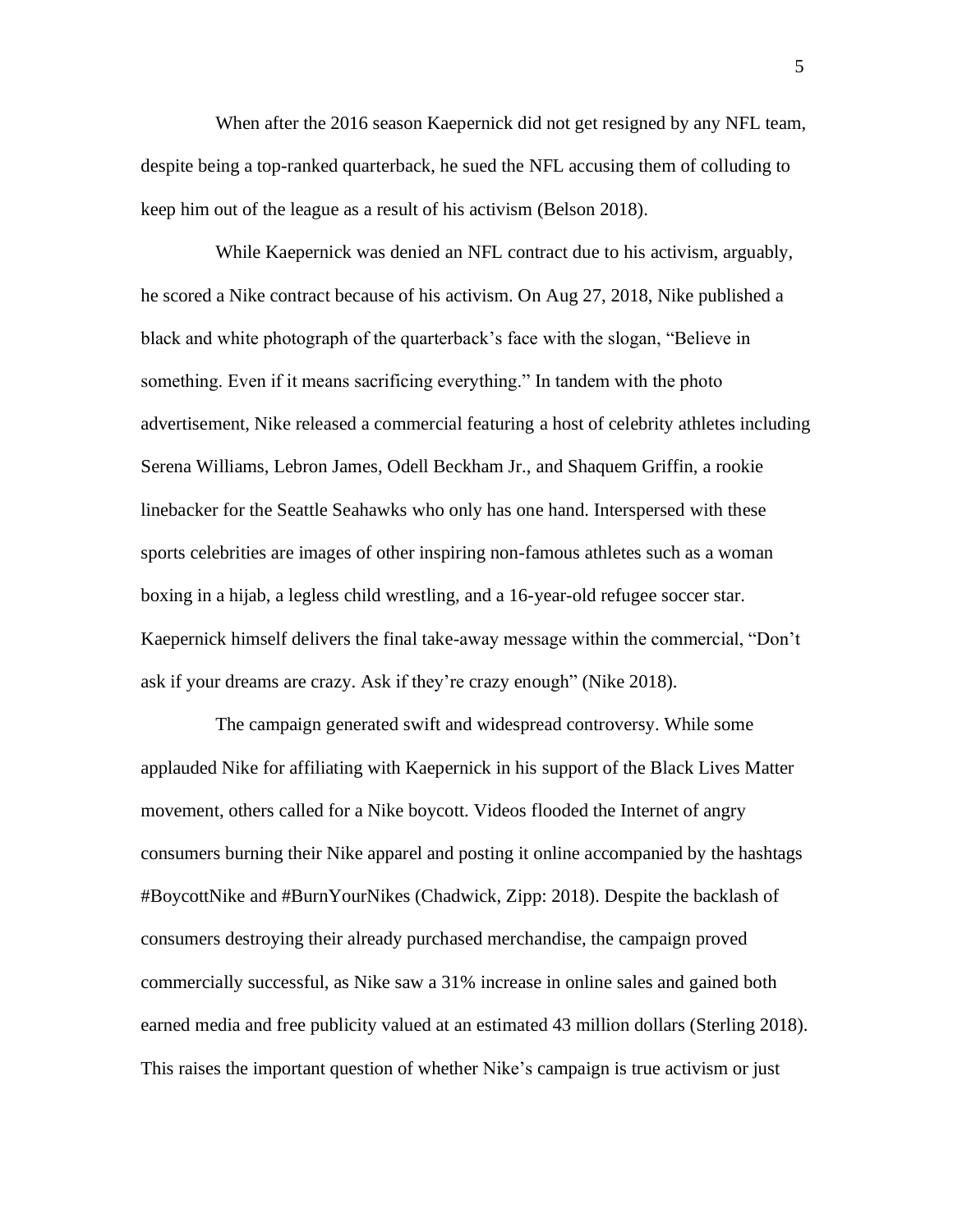simply capitalism, with Nike appropriating an activist message to appeal to consumers and increase profits.

Nike's campaign follows a cause-related marketing strategy, also known as consumerism philanthropy. Nike's campaign, by aligning with Kaepernick's activist cause, equates consumerism with social action and the betterment of society (Nickel, Eikenberry 2009: 974). By making Kaepernick the face of the brand, Nike reinforces the false ideology that people can buy redemption from simply being a consumer, as they are not just buying Nike apparel but in doing so are actually fighting for human rights (Zizek 2010). This marketization of philanthropy, or activism, creates false associations between the act of consumption and the participation in activism. This is problematic, as equating meaningful activism with mindless consumption disappears the transformative potential of activism altogether (Nickel, Eikenberry 2009: 974). By simply buying Nike products, consumers feel as if they have contributed to fighting racial inequality in the US, while in reality they have done nothing but support the capitalist system that is at the foundation of, and constantly working to maintain, this social inequality.

As Nickel and Eikenberry (2009) explain, "Philanthropy reflected in, distributed by, and used in the service of capitalism can only be the voice of capitalism and the complete destruction of imagination of alternatives" (986). Essentially, capitalism appropriates philanthropic and activist messages, thereby erasing the original transformative intention of the message and instead injects new meaning that links protest and social activism to the act of consumption. This link between activism and marketization serves to distract consumers from the realization that capitalism and the market are in fact at the root of the problem. Nike has created this link successfully, as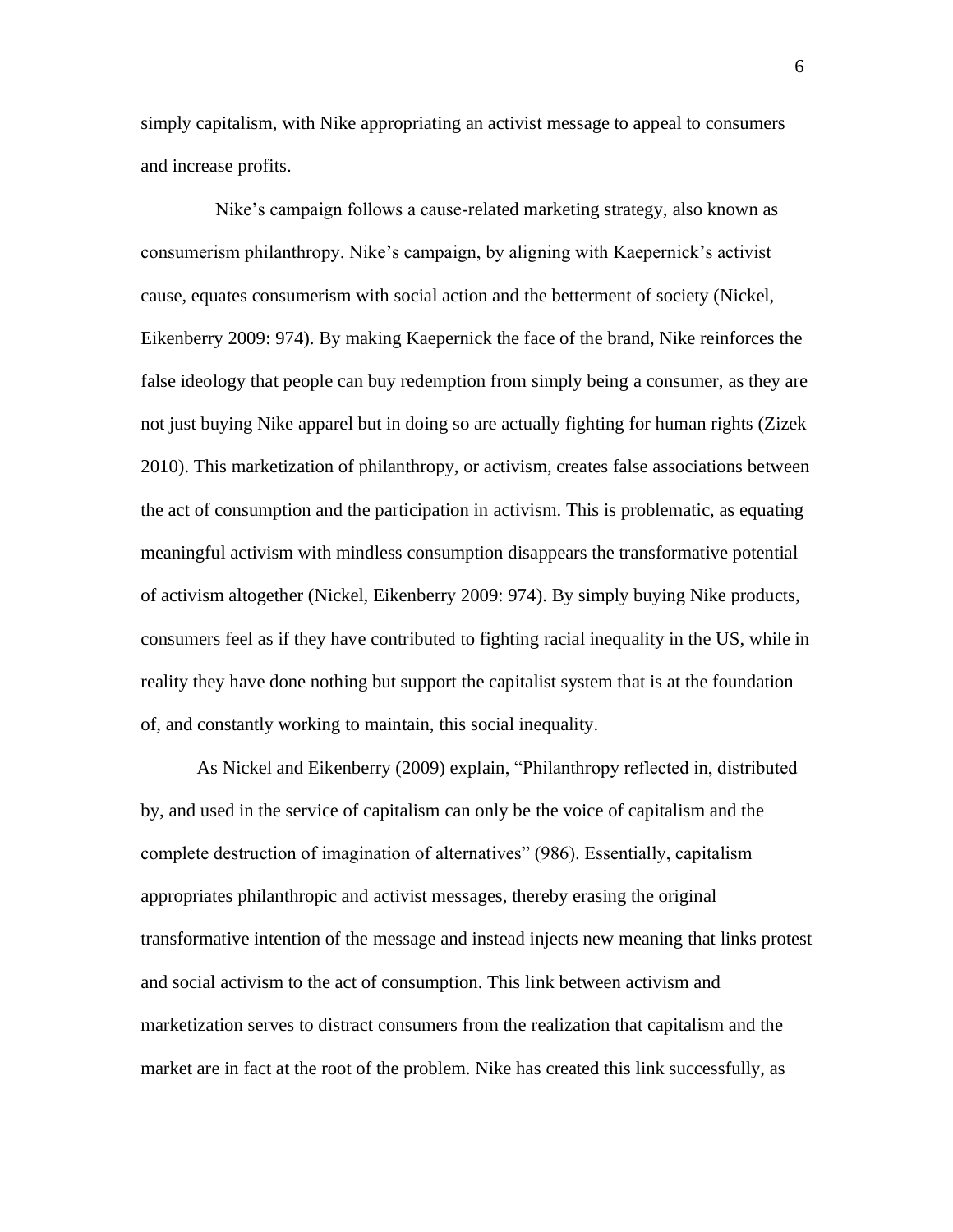the company essentially packages and sells passive activism or 'slacktivism'. Slacktivism refers to low-cost and low-effort practices that people can engage in to boost their own egos, taking 'feel good' measures in support of a social cause or movement. In reality, such actions generally provide no substantial help or benefit to the cause, but rather falsely make the consumer feel like they have contributed (Christensen 2011).

Nike, by associating with Kaepernick, has completely commercialized the Black Lives Matter (BLM) message, turning Kaepernick and what he stands for into a commodity for consumers to purchase. By purchasing such products, consumers falsely feel as if they have significantly contributed to the BLM cause. This packaging and selling of passive activism demonstrates how Nike's campaign is driven by and in support of capitalism, not actual systemic change.

The campaign, arguably, has nothing to do with meaningful activism or genuine societal reform that would address the systemic oppression of black people. This is exemplified when one considers the non-existent relationship between social justice and equality and training shoes. As Chadwick and Zipp (2018) assert, "By exploiting injustice for commercial purposes, Nike may be undermining or demeaning the causes it declares to support" (6). There is no call for direct action and no commitment by Nike to raise or donate funds to BLM or any other activist organization. Rather, Nike neuters Kaepernick's initial call for societal reform of any and all politicizing aspects.

Recognizing that Nike's campaign is pure capitalism, with little to no true activism involved, begs the question is this an intentional choice by the company or an inherent reality of what mainstreamed activism looks like in the neoliberal capitalist society in which Nike operates. Neoliberalism emphasizes de-regulation of the market,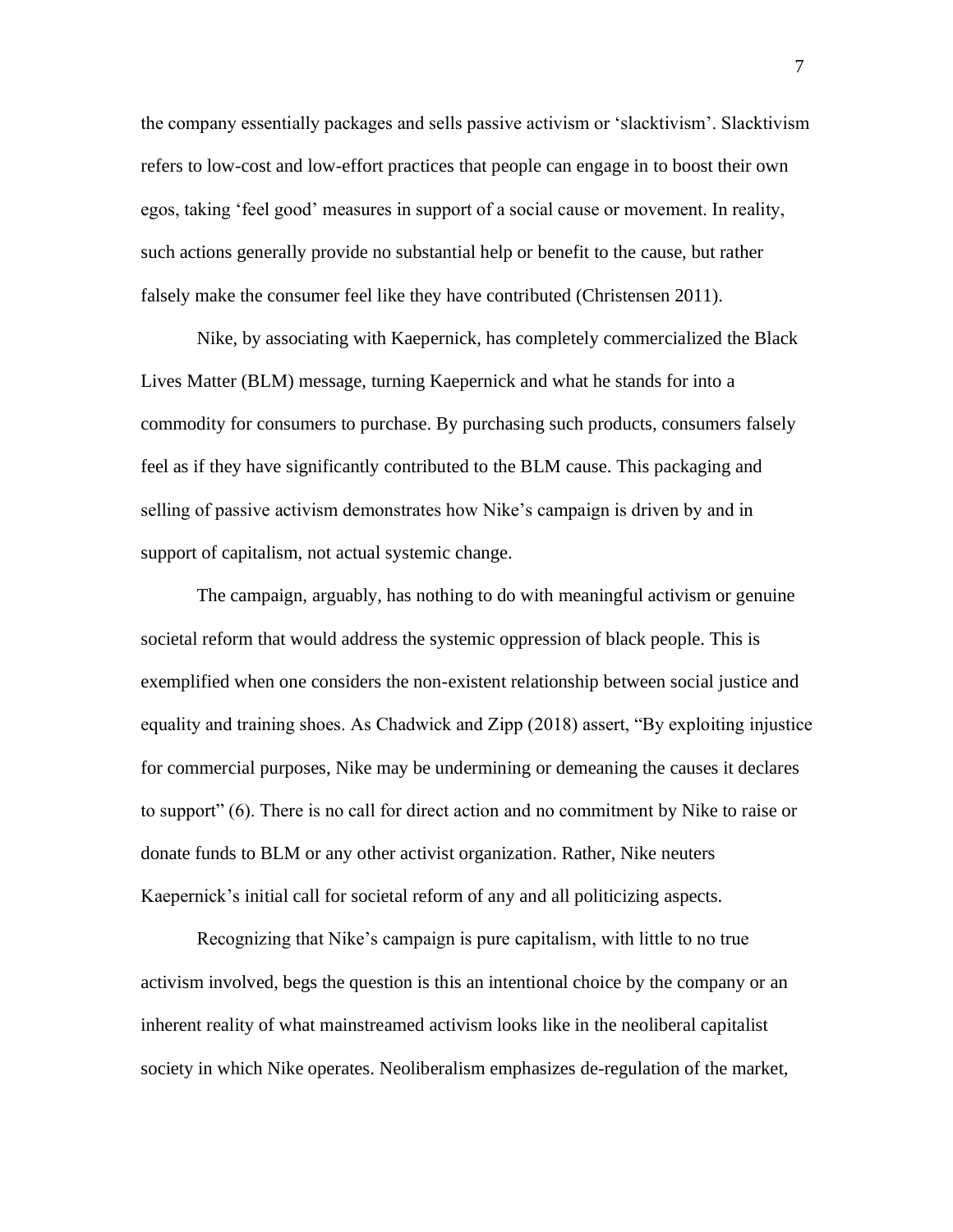minimal government intervention, and stresses successes and failures as dependent on individual merit. Neoliberalism's focus on and perpetuation of free-market capitalism, to which everyone supposedly has 'equal access,' works to obscure the pitfalls of such a system which relies on social inequality to function. In a neoliberal society, marketized philanthropy, meaning "philanthropy that is compelled to submit to the 'laws' of the market", is encouraged as an acceptable and legitimate form of social activism (Nickel, Eikenberry 2009: 975). This type of activism is benevolent of the market, and further uses the market as a means to disseminate activist messages, as Nike does in its Kaepernick campaign. This benevolence to the market has severe consequences, as it counterproductively works to stabilize the very system that results in poverty and social and racial inequality, which are the very things these social movement affiliated campaigns claim to protest. As Nickel and Eikenberry (2009) explain, "[marketized philanthropy/activism] creates the appearance of giving back, disguising the fact that it is already based in taking away. Such an appearance creates the false impression that marketized philanthropy leads to systemic change rather than stabilization." (975)

This idea is exemplified by Nike's Kaepernick campaign, as there is no actual focus on challenging the system or calling people to action. Commodifying Kaepernick and his activist message to sell more merchandise does nothing to challenge neoliberalism, which is grounded in inequality, but simply works within the framework of neoliberalism to increase profits for Nike. Thus, the very system Nike is claiming to fight against it actually stabilizes by encouraging the continuation of free-market capitalism, consumption, and slacktivism that poses no real threat to the established social order (ibid, p. 976). Capitalism depends on the maintenance of the status quo and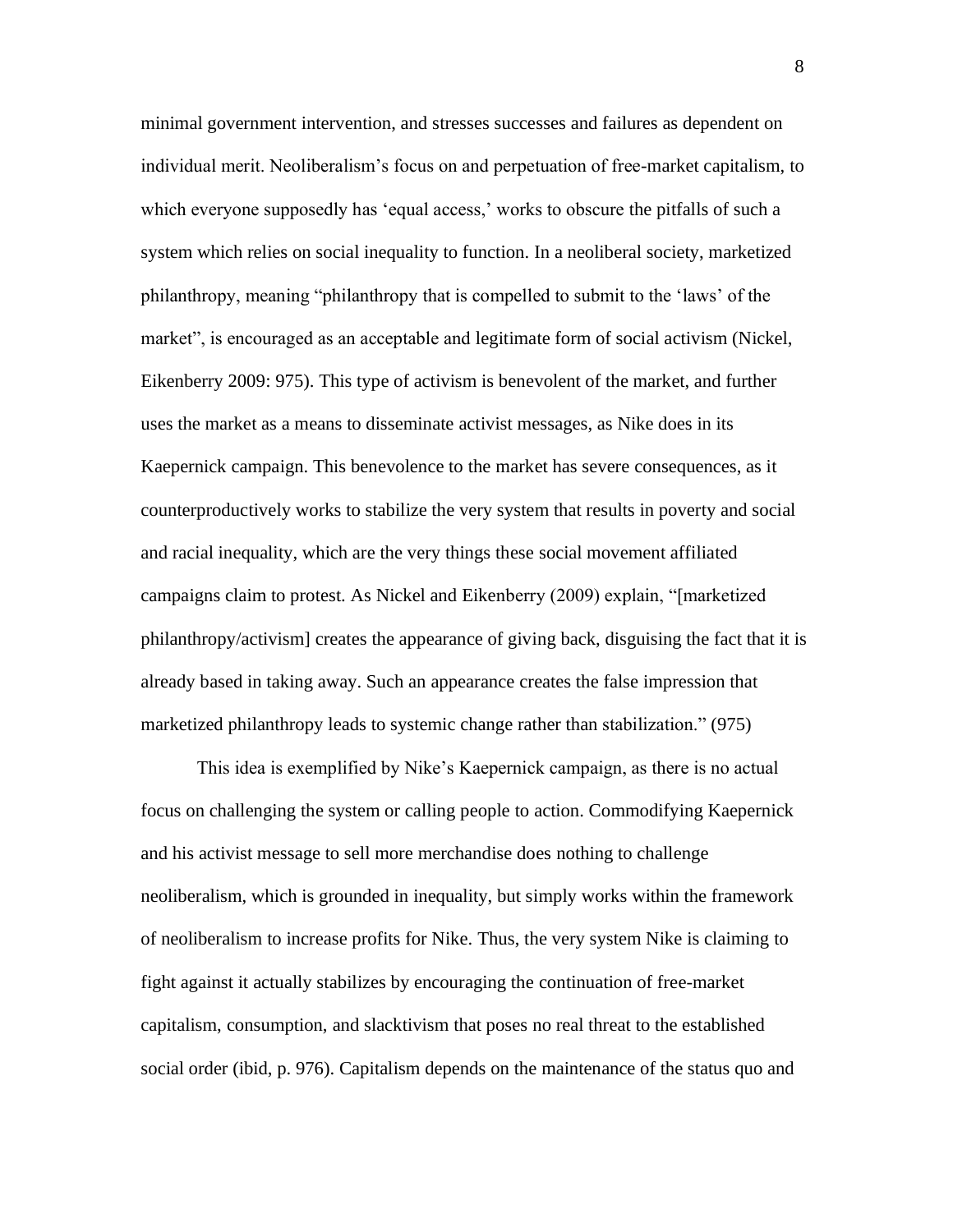the unquestioning of the current system in order to thrive. Because of this, neoliberal capitalist societies negate the possibility for meaningful activism to arise, as most social movements and messages are rooted in a fundamental critique of capitalism and class inequality, a critique that capitalism will not allow to surface (Banet-Weiser, Lapsansky 2008: 4).

To combat such critiquing of the socio-economic order, conglomerates like Nike intervene and bring activist messages into the mainstream. In doing so, the original transformative potential of the message is stripped away, and replaced with a depoliticized and commodified message that is unthreatening to neoliberalism. Working within the system, as Nike's campaign demonstrates, threatens to disappear the original intention of activism and activist movements. Conglomerates like Nike encourage benevolence to the market presenting the market as a panacea to fighting social inequality, thereby stabilizing the very system (capitalism) that causes the suffering these companies claim to want to end (ibid, p. 5).

Further, and more insidiously, Nike's association with Kaepernick and his protest against racial inequality and police brutality serves to distract consumers from Nike's historic and ongoing violation of human rights regarding its sweatshop production practices in the Global South. Nike's human rights hypocrisy, whereby Nike condemns inequality in North America while actively perpetuating it in the Global South, reinforces one of the dangers of marketized philanthropy. Marketized philanthropy, as explained by Nickel and Eikenberry (2009), "depoliticizes the relationship between the market and the negative impacts it [the market] has on human well-being." (974) By associating with Kaepernick, Nike presents itself as a socially conscious company, which serves to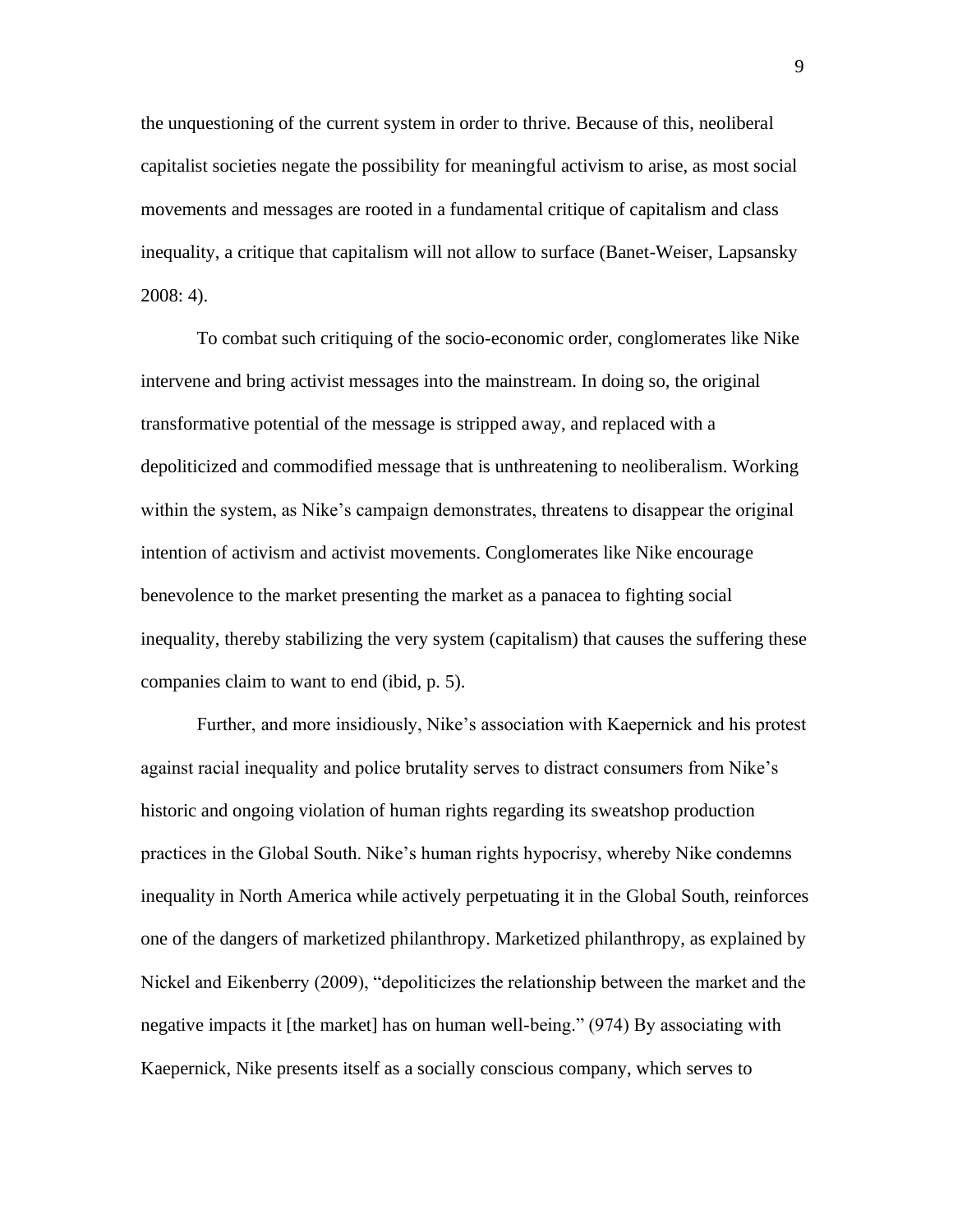disappear Nike's deployment of sweatshop labour and thus active role in perpetuating social inequality (Nickel, Eikenberry 2009: 974).

By conflating activism and capitalism, Nike risks being exposed as a hypocritical company who publicly claims to support one social movement fighting for human rights, while simultaneously committing heinous human rights violations out of the public's view. Nike's appropriation of social justice movements and their equating of buying Nike products with fighting for human rights is a bold and risky campaign strategy. "Capitalism and activism have always been uneasy bedfellows," Chadwick explians, "Nike, and other companies, risk exposing their own skeletons in the closet by taking these high and mighty stances" (Chadwick, Zipp 2018: 6). Nike has a lot of skeletons.

Since 1991, Nike has been criticized by the press for its treatment of sweatshop workers in its over 700 plants worldwide, particularly in the Global South. Nike's has plants in China, Thailand, South Korea, and Vietnam. Accusations of human rights violations including cases of abuse have been reported in more than one-quarter of Nike factories. In 2005, Nike released a 108-page document detailing their admissions of abuse in Nike factories including forced overtime and restriction of access to drinking water. It was disclosed that 25–50% of Nike factories in Asia restrict access to toilets and drinking water during the workday, with that same percentage of workers being denied one day of work off in seven. Further, in over half of Nike factories employees work more than 60 hours per week, with 25% of workers who refused to work overtime being punished (Teather 2005).

Not only does Nike exhibit hypocrisy in claiming allegiance to social activism in the US while partaking in human rights crimes abroad, but in partnering with Nike so too

10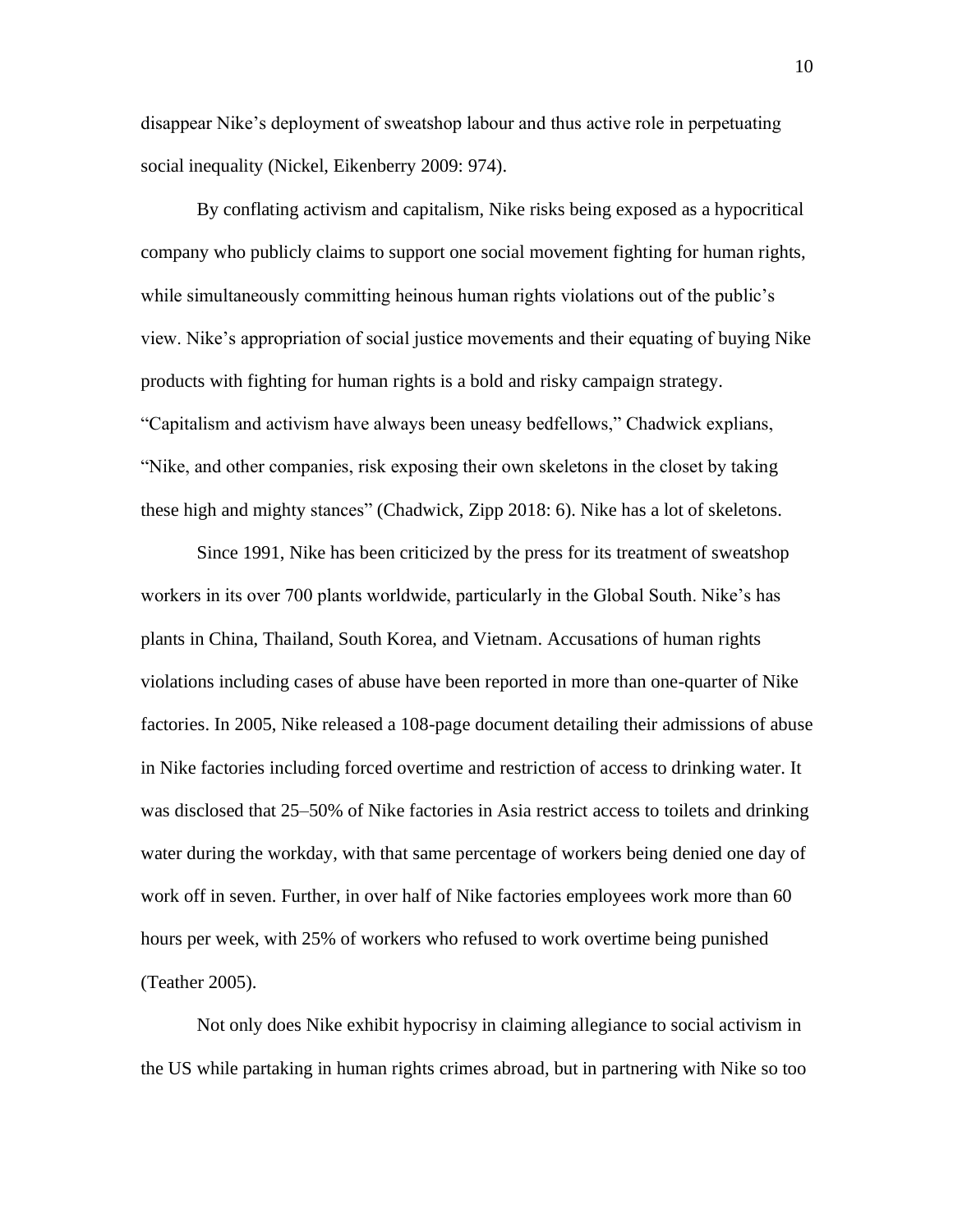does Colin Kaepernick. To criticize injustice against people of colour in America, while simultaneously agreeing to be the ambassador for a transnational corporation that actively engages in abusive labour practices in the developing world, is a clear contradiction. Kaepernick claims to be protesting inequality at home by becoming the face of a company that perpetuates inequality abroad in order to produce its goods (Stanley, Ratna 2018: 657). This is not to say Kaepernick's intentions were inherently bad, or purposely hypocritical, but it demonstrates the reality of activism in a neoliberal capitalist society, where people trying to engage in philanthropic or activist action find themselves, "limited to the very venue (the market) that creates the need for philanthropy in the first place" (Nickel, Eikenberry 2009: 980).

This further highlights the negative implications of marketized philanthropy and the bringing of activist messages into the mainstream. Commercializing social activism creates an ideological narrative that emphasizes the benevolence of consumption and perpetuates the false idea that, "one can celebrate a culture of global capitalism while sympathizing with its victims." (ibid 979) This is not possible, but this reality gets disappeared when corporations like Nike co-opt activist messages, eliminating their transformative potential and re-signifying these messages to promote consumerism. Marketized philanthropy demonstrates the consequences of activist messages being brought into the mainstream and commodified for the profit of transnational corporations.

Through the analysis of Nike's Colin Kaepernick campaign, it has been shown that marketized philanthropy has widespread negative implications. By perpetuating the practice of utilizing the market as an acceptable means through which activism can be expressed, neoliberal capitalist societies negate any space for meaningful activism to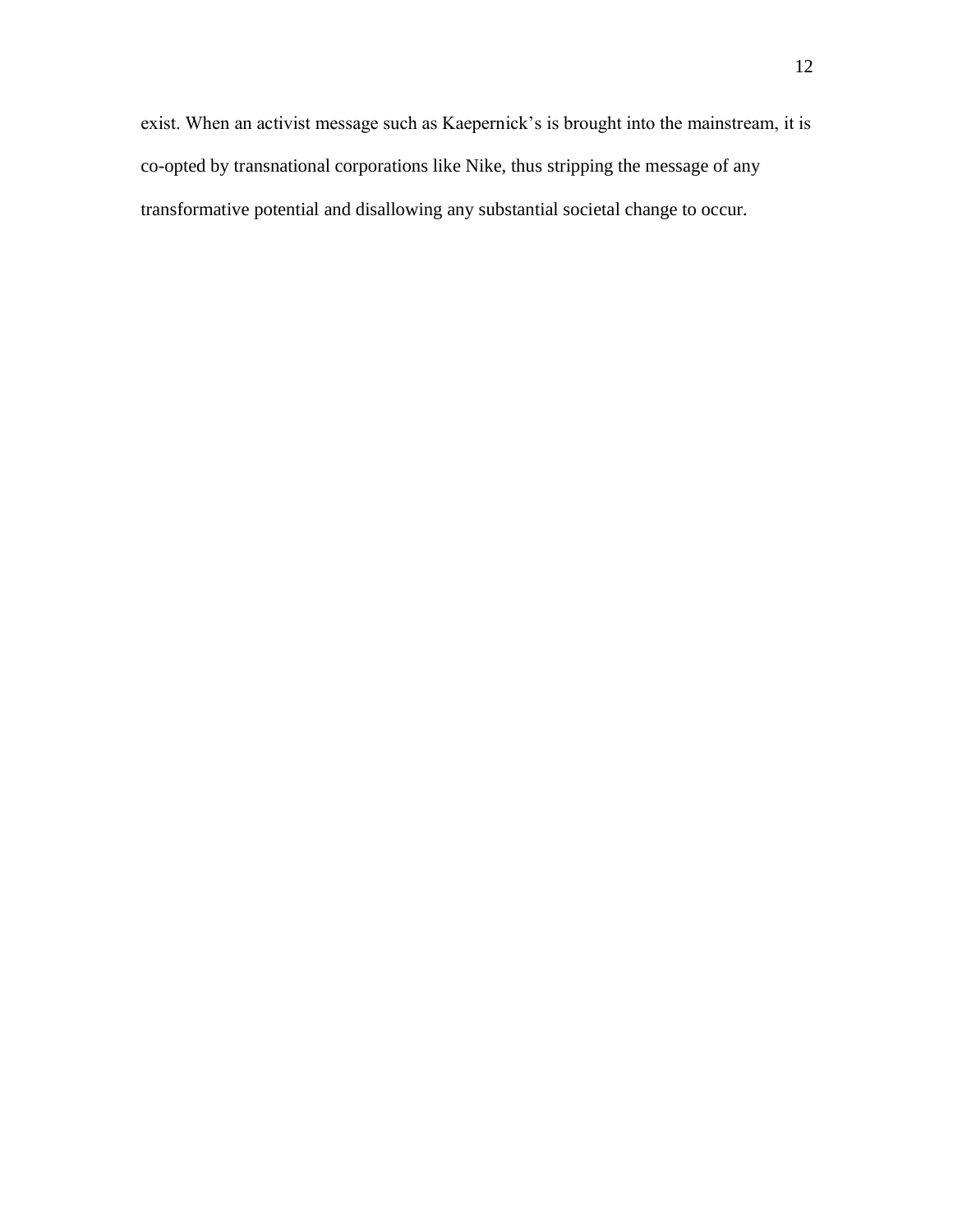### Works Cited

- Banet-Weiser, Sarah, and Lapsansky, Charlotte. "RED is the New Black: Brand Culture, Consumer Citizenship and Political Possibility" *International Journal of Communication*[Online], Volume 2(17 November 2008)
- Belden, Sam. "Trump Tweeted about the NFL and National Anthem 37 times in a Month." Business Insider. October 23, 2017. Accessed December 1, 2018. https:/[/www.businessinsider.com/trump-twitter-campaign-against-anthem](http://www.businessinsider.com/trump-twitter-campaign-against-anthem-)protests-2017- 10.
- Belson, Ken. "Colin Kaepernick's Collusion Case Against the N.F.L. Will Advance." The New York Times. August 30, 2018. Accessed November 27, 2018. https:/[/www.nytimes.com/2018/08/30/sports/colin-kaepernick-collusion-case](http://www.nytimes.com/2018/08/30/sports/colin-kaepernick-collusion-case-)nfl.html.
- Chadwick, Simon, and Sarah Zipp. "Nike, Colin Kaepernick and the Pitfalls of 'woke' Corporate Branding." The Conversation. September 18, 2018. Accessed November 28, 2018. https://theconversation.com/nike-colin-kaepernick-and-thepitfalls-of-woke-corporate-branding-102922.
- Christensen, Henrik Serup (2011). "Political activities on the internet: slacktivism or political participation by other means?". *First*

*Monday.16.* doi:10.5210/fm.v16i2.3336. Retrieved November 29, 2018.

Green, Dennis. "Nike Ignited a Firestorm of Fury with Its New Colin Kaepernick Ad, but It's Still a Brilliant Strategy." Business Insider. September 04, 2018. Accessed November 28, 2018. https:/[/www.businessinsider.com/nike-colin-kaepernick](http://www.businessinsider.com/nike-colin-kaepernick-)deal-strategy-2018-9.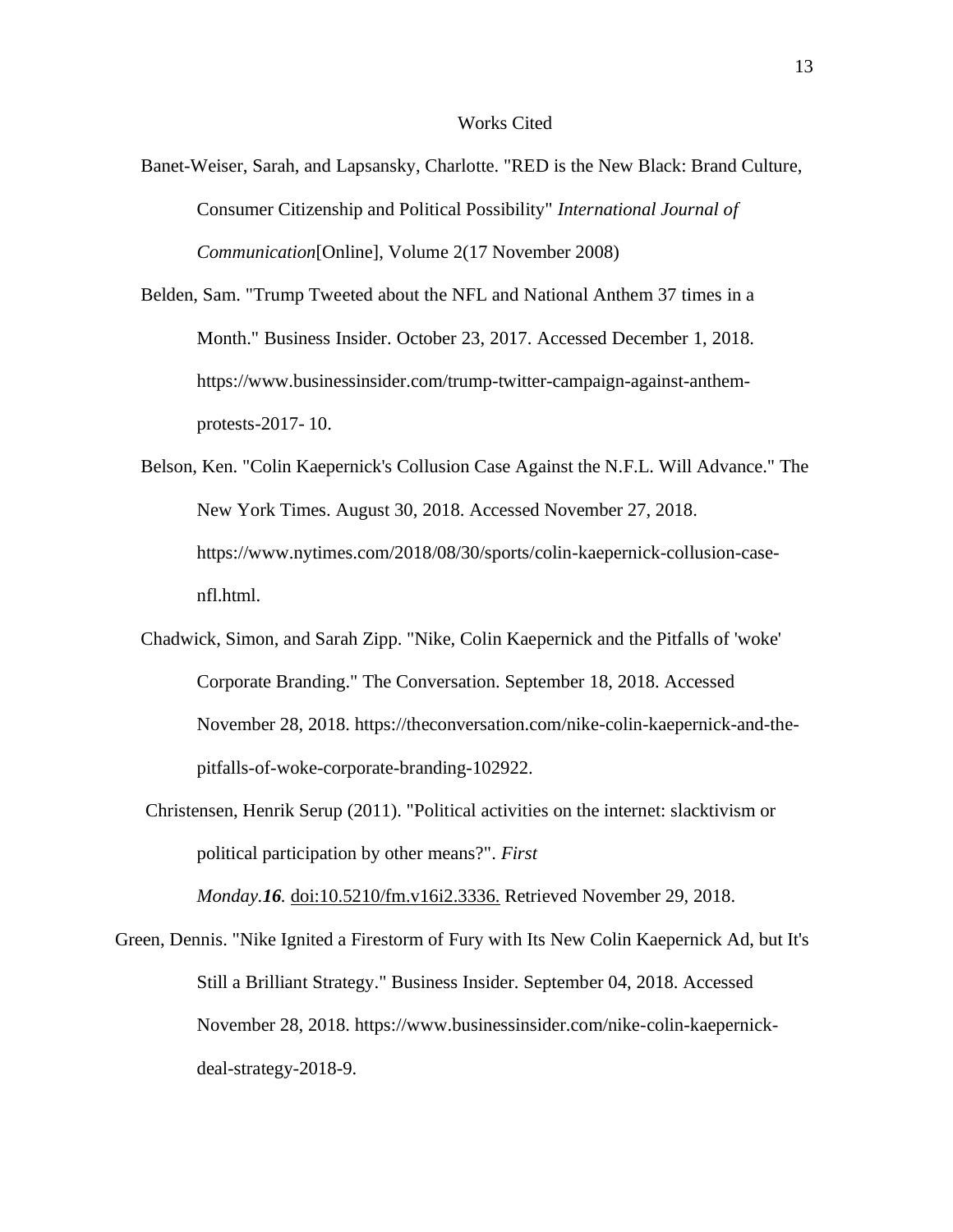- Kenny, Caroline. "Trump: 'Standing with Locked Arms Is Good, Kneeling Is Not Acceptable'." CNN. September 24, 2017. Accessed November 30, 2018. https:/[/www.cnn.com/2017/09/24/politics/donald-trump-nfl-sunday-protest](http://www.cnn.com/2017/09/24/politics/donald-trump-nfl-sunday-protest-)response/index.html.
- Nickel, Patricia Mooney, and Angela M. Eikenberry. "A Critique of the Discourse of Marketized Philanthropy." *American Behavioral Scientist* 52, no. 7 (March 2009): 974–89. doi:10.1177/0002764208327670.
- Nike. "Dream Crazy. Just Do It Commercial." YouTube. July 28, 2010. September 05, 2018. Accessed November 25, 2018.

https:/[/www.youtube.com/watch?v=Fq2CvmgoO7I.](http://www.youtube.com/watch?v=Fq2CvmgoO7I)

Samuels, Brett. "Trump Rips NFL, Nike in Wake of Kaepernick Ad." TheHill. September 05, 2018. Accessed December 1, 2018.

> https://thehill.com/homenews/administration/405119-trump-rips-nfl-nike-inwake-of-kaepernick-ad.

Stanley Thangaraj, Aarti Ratna, Daniel Burdsey & Erica Rand (2018) Leisure and the racing of national populism, Leisure

Studies, 37:6, 648661, DOI: 10.1080/02614367.2018.1541473

Sterling, Greg. "Report: Nike's Sales Jump 31% in Wake of Kaepernick Ad Campaign." Marketing Land. September 11, 2018. Accessed December 1, 2018. https://marketingland.com/report-nikes-sales-jump-31-in-wake-of-kaepernick-adcampaign-247856.